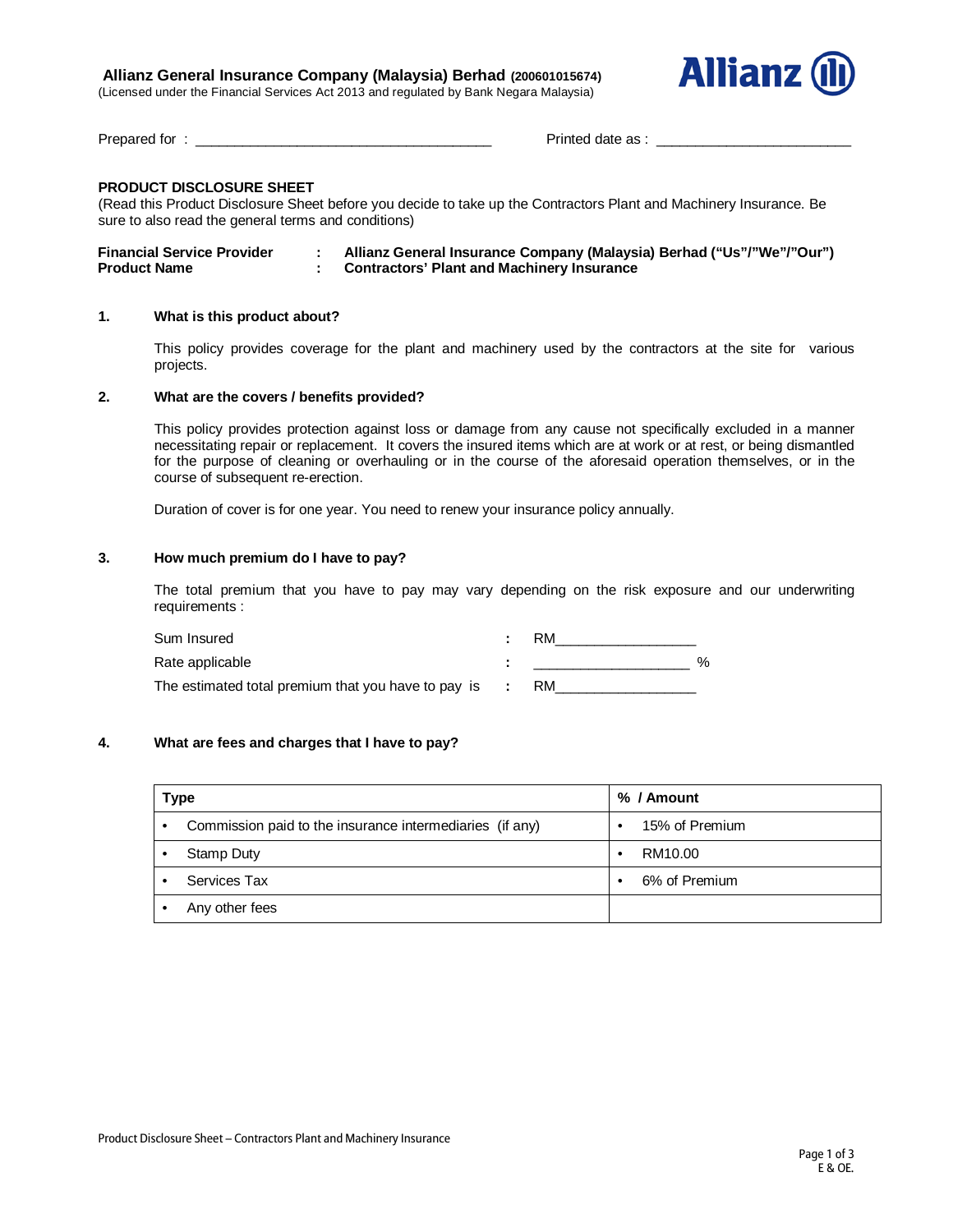

## **5. What are some of the key terms and conditions that I should be aware of?**

• Importance of disclosure

## **◌ Non-Consumer Insurance Contract**

Pursuant to Paragraph 4(1) of Schedule 9 of the Financial Services Act 2013, if you are applying for this Insurance for purposes related to your trade, business or profession, you have a duty to disclose any matter that you know to be relevant to our decision in accepting the risks and determining the rates and terms to be applied and any matter a reasonable person in the circumstances could be expected to know to be relevant, otherwise it may result in avoidance of contract, claim denied or reduced, terms changed or varied, or contract terminated.

This duty of disclosure for Non-Consumer Insurance Contract shall continue until the time the contract is entered into, varied or renewed. **You also have a duty to tell us immediately if at any time after your contract of insurance has been entered into, varied or renewed with us, any of the information given is inaccurate or has changed.**

- The sum insured should equal to the cost of replacement of the same kind and capacity via cost of replacement including freight, dues and custom duties plus cost of erection.
- If the sum insured is less than the amount required to be insured at the time of loss (i.e. underinsurance), you are deemed to be self-insuring the difference. The average condition will apply in the event of a claim. Every item if more than one shall be subject to this condition separately.
- Contribution condition  $-$  If at the time any claim arises under the Policy there is any other insurance covering the same loss, damage or liability, we shall not be liable to pay or contribute more than its rateable proportion of any claim for such loss, damage or liability.

#### **6. What are the major exclusions under this policy?**

This policy does not cover losses such as :

- Electrical and mechanical breakdown
- Replaceable parts and attachments
- Explosion of any boiler or pressure vessel
- Vehicles designed and licensed for general road use
- Waterborne vessels or craft
- Total or partial immersion in tidal water
- Whilst in transit
- Direct consequence of the continual influence of operation e.g. wear and tear, corrosion, rust
- Damage occurred whilst any Insured item is undergoing a test of any kind
- Damage while working underground
- War, Civil War and any act of Terrorism
- Radioactive and nuclear energy risks continual influence of operation (e.g wear & tear)
- Wilful act or wilful negligence
- Consequential loss or liability of any kind

*Note: This list is non-exhaustive. Please refer to the sample policy contract for the full list of exclusions under this policy.*

#### **7. Can I cancel my policy?**

You may cancel your policy by giving written notice to us. Upon cancellation, you are entitled to a refund of the premium less premium based on our short period rates for the period of the policy which has been in force, subject to the minimum premium to be retained by us.